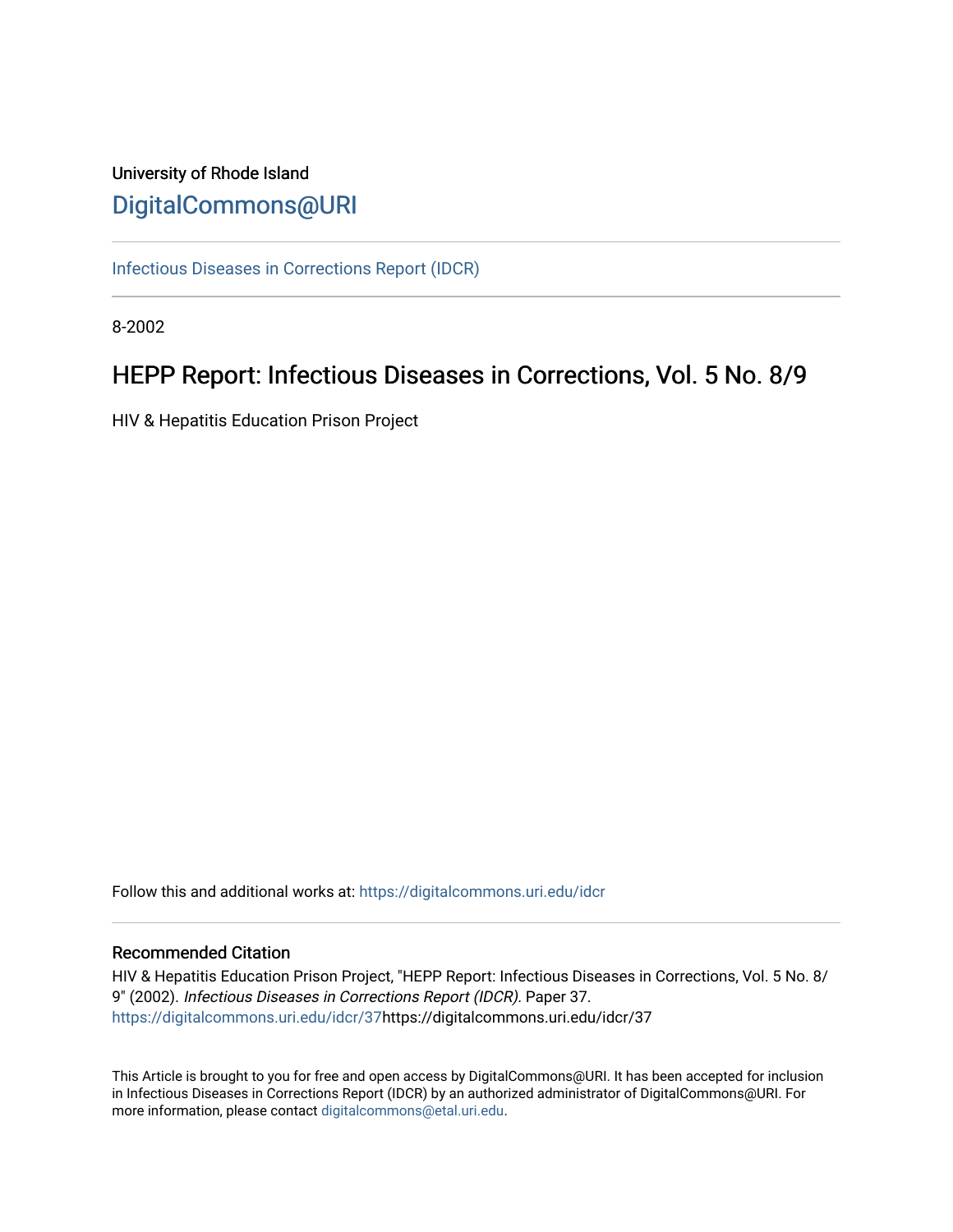

SPONSORED BY THE BROWN MEDICAL SCHOOL OFFICE OF CONTINUING MEDICAL EDUCATION.

# **ABOUT HEPP**

*HEPP Report, a forum for correctional problem solving, targets correctional administrators and HIV/AIDS and hepatitis care providers including physicians, nurses, outreach workers, and case managers. Continuing Medical Education credits are provided by the Brown University Office of Continuing Medical Education to physicians who accurately respond to the questions on the last page of the newsletter.* 

#### **CO-CHIEF EDITORS Joseph Bick, M.D.**

*Director, HIV Treatment Services, California Medical Facility, California Department of Corrections*

> **Anne S. De Groot, M.D.** *Director, TB/HIV Research Lab, Brown Medical School*

**DEPUTY EDITORS Frederick L. Altice, M.D.** *Director, HIV in Prisons Program, Yale University AIDS Program*

**David P. Paar, M.D.** *Director, AIDS Care and Clinical Research Program, University of Texas, Medical Branch*

**Faculty Disclosure** In accordance with the Accreditation Council for Continuing Medical Education Standards for Commercial Support, the faculty for this activity have been asked to complete Conflict of Interest Disclosure forms. Disclosures are listed at the end of articles. All of the individual medications discussed in this newsletter are approved for treatment of HIV and hepatitis unless otherwise indicated. For the treatment of HIV and hepatitis infection, many physicians opt to use combination antiretroviral therapy which is not addressed by the FDA.

*HEPP Report is grateful for the support of the following companies through unrestricted educational grants: Major Support: Agouron Pharmaceuticals, Abbott Laboratories, and Roche Pharmaceuticals, Sustaining: Boehringer-Ingelheim Laboratories, Schering-Plough, Virologic and GlaxoSmithKline*

# **Recommendations for those on the Frontline Against Hepatitis C**

# **Jules Levin\*, Joseph Bick\*, M.D., and Elizabeth Stubblefield\***

*NOTE: NIH Consensus Statements are prepared by a non-advocate, non-Federal panel of experts, based on (1) presentations by investigators working in areas relevant to the consensus questions during a 2-day public session; (2) questions and statements from conference attendees during open discussion periods that are part of the public session; and (3) closed deliberations by the panel during the remainder of the second day and morning of the third. The resulting statement is an independent report of the panel and is not a policy statement of the NIH or the Federal Government. The statement reflects the panel's assessment of medical knowledge available at the time the statement was written. Consensus statements are often updated as medical knowledge advances.*

C infection (HCV) was the subject of an expert "consensus panel" discussion at the National Institutes of Health this past June. From the discussions at the meeting, guidelines for testing, treating and preventing HCV were developed and are now posted on the internet (www.consensus.nih.gov). HCV prevention in prison is also the subject of a special issue of the *Morbidity and Mortality*

The management of Hepatitis FIGURE 1: Number of people with the given condition out **of an original population of 275 exposed to hepatitis C (HCV).** 6



*Weekly Report*, to be published later this year. Events at the consensus meeting and aspects of the two publications that concern correctional health providers are reviewed in this *HEPP Report*.

#### **HCV IN JAILS AND PRISONS UNDERESTIMATED**

HCV is the most common chronic blood borne infection in the United States.<sup>1</sup> The number of infected individuals is reaching "epidemic proportions," according to W. Ray Kim, M.D, of the Mayo Clinic, one of the experts invited to speak at the NIH Consensus conference.<sup>2</sup> Most of these infections are not new, and were acquired in previous years or decades due to transfusions, injection drug use or other high-risk behaviors. About 4 million Americans, or 1.8% of the US population, are estimated to have antibody to HCV, indicating ongoing or previous infection with the virus. At the NIH conference, Dr. Kim suggested that these data, based on NHANES<sup>3</sup> surveys that excluded individuals from higher risk groups (drug addicts and prisoners), might underestimate the prevalence of HCV in the US population. 2

The most significant threat HCV poses is chronic liver disease. Chronic liver disease, (if defined as consistently abnormal ALT values with a positive test for HCV) develops in at least 75% of those infected (see Figure 1). Liver failure from chronic HCV is the most common reasons for liver transplants in the United States.<sup>3</sup>

The prevalence of HCV infection among US prisoners is at least ten-fold higher than that in the general population.<sup>4</sup> For women prisoners, who are often incarcerated for crimes related to sex and/or

drugs, the rate of HCV is even higher than in men. Hispanics and non-Hispanic blacks have higher rates of HCV and HIV than do whites. The overrepresentation of persons of color in jails and prisons also contributes to the increased rate of HCV and HIV among inmates (see Figure 2). Among

| WHAT'S               | <b>INSIDE</b> |
|----------------------|---------------|
| <b>HEPPigram</b>     | pg 6          |
| <b>Inside News</b>   | pg 7          |
| Self-Assessment Test | pg 8          |

*Continued on page 2*

Brown Medical School | Providence, RI 02912 | 401.277.3651 | fax: 401.277.3656 | www.hivcorrections.org *If you have any problems with this fax transmission please call 800.748.4336 or e-mail us at HEPP@corrections.net*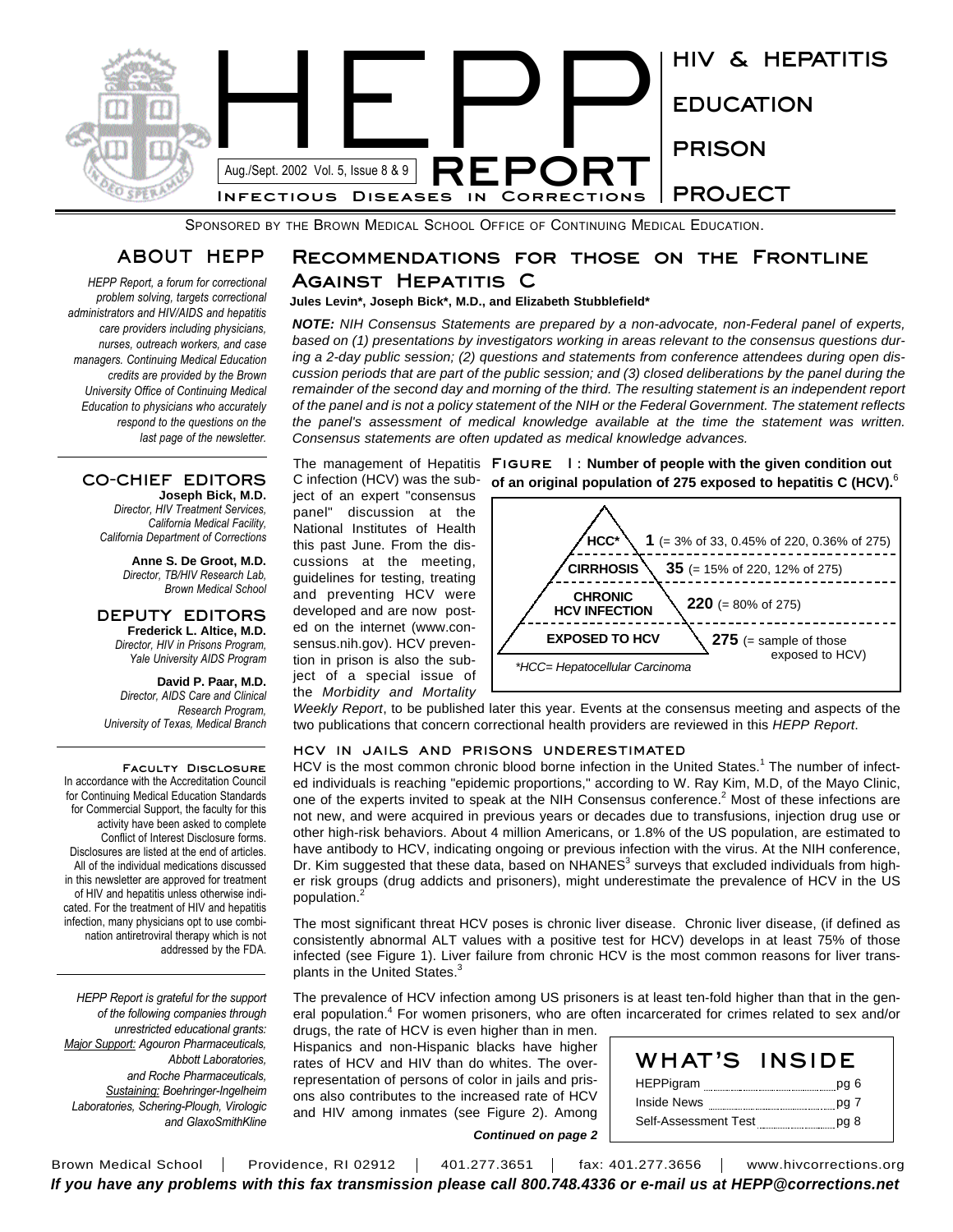# **Recommendations...**

#### *(continued from page 1)*

many HIV-infected cohorts, 30% have HCV, while among those infected with HIV by injection drug use, 60-90% are estimated to have HCV. 5

As with many other blood-borne diseases, the true prevalence of HCV is difficult to estimate. HCV is usually asymptomatic for years, and often people are unaware of their infection or do not seek care. Furthermore, until 1999, death certificates did not have a separate code for HCV-related deaths. However, the number of people known to be infected with HCV is increasing. Among HIV-infected individuals, chronic liver disease is now the most common cause of death. Currently, it is estimated that the US spends \$1.6 billion on HCV hospitalizations per year. According to Dr. Kim, as more and more infections are diagnosed, these expenditures are likely to increase exponentially. 2

# **WHAT CAN CORRECTIONAL HEALTH CARE PROVIDERS DO?**

#### **Identify**

The epidemiology of HCV makes correctional institutions pivotal sites for US efforts to identify those who are infected with HCV. News from this year's Conference on Retroviruses and Opportunistic Infections (CROI) highlights the fact that most of those infected with HIV are unaware of their disease. <sup>8</sup> Unfortunately, according to the experts at the NIH consensus panel, this is also true of HCV. Thus a simple but powerful first step is to provide ready access to HIV and HCV testing. All prisoners should be evaluated for HCV risk factors. Those with HCV risks and any other prisoner who requests testing should be offered it.

HCV is most readily diagnosed by the detection of antibody in serum. According to Jean-Michel Pawlotsky, M.D., one of the experts on the NIH consensus panel, current FDA-approved antibody tests for HCV are highly sensitive and specific (99%), reproducible, and inexpensive, which makes them suitable for use in screening at-risk populations. (Contrary to what was said at the NIH Conference, the CDC still recommends a confirmatory test, and for screening purposes, i.e., not medical management purposes, a RIBA is recommended). A negative HCV antibody (EIA) test is sufficient to exclude a diagnosis of chronic HCV infection in most immune-competent patients. Rarely, those who are on hemodialysis or who are otherwise immune-deficient may have a false negative EIA. Conversely, false positive results can be obtained in those with autoimmune

# **Figure 2: Percentage of inmates with HCV infection (HEPP Study, 2002)** 7

*States participating in a HEPP phone survey earlier this year reported the following estimates of HCV prevalence. The data for each state is collected using different measures. (S\*= Suppressed)*



disorders. In these individuals, assays for HCV RNA are useful adjuncts.<sup>9</sup>

#### **Educate**

Once individuals know their HCV status, education about HCV enables them to understand their illness, better care for themselves, and prevent transmission to others. Patients should be advised that continued alcohol use by those with HCV infection can hasten the progression of liver disease. Providers should also discuss drug and alcohol addiction treatment and anti-HCV treatment options. Inmate-led peer education programs can be invaluable in fostering better understanding of HCV and HIV. HCV- infected patients who are not already immune should be vaccinated against hepatitis A and, if indicated because of other risk factors, hepatitis B.<sup>10</sup>

#### **Prevent further transmission**

The use of a harm reduction model helps patients prevent further transmission of HCV. The risk for transmission of blood borne pathogens is dramatically increased among IDUs who are not utilizing harm reduction techniques, making drug treatment and the availability of clean needles key components of prevention. 1

### **Evaluate for treatment: Who are the best candidates?**

Those patients who are the best candidates for treatment are those with chronic HCV who lack significant contraindications (see Table 1) and are at the greatest risk for progression to cirrhosis (measurable HCV RNA, a liver biopsy with portal or bridging fibrosis and at least moderate inflammation and necrosis, and elevated ALT values). More data has accumulated demonstrating that those with HIV infection can be effectively treated for HCV. As a result, the NIH consensus panel recommended that HIVinfected people be considered for HCV treatment.

The 2002 panel also reversed the 1997 recommendations that excluded treatment for all active substance abusers. As reported at the meeting, recent experience has demonstrated the feasibility and effectiveness of treating HCV in some people who use injection drugs.<sup>12</sup> Since IDUs comprise one of the largest groups of HCV patients, successful treatment may lead to reduced transmission. Linking IDUs to drug-treatment programs enhances the management of HCV-infected IDUs. In some settings, HCV therapy has been successful even when the patients have not been completely abstinent from continued drug use or are on daily methadone.<sup>13</sup>

Patients with mild mental health problems may also be eligible for treatment, but should be closely monitored throughout the process as interferon (IFN) can exacerbate depression.<sup>13</sup>

#### **Measure Viral Load**

VL measurements can be used to confirm active infection, assess response to therapy, and evaluate end of treatment and sustained responses. Unlike HIV infection, HCV Viral load does not correlate with the severity of HCV infection. Viral load does correlate with the likelihood of a response to antiviral therapy. Rates of response to a course of IFN and ribavirin (RBV) are higher in patients with low levels of HCV RNA (usually defined as below 2 million copies per milliliter).

#### **Monitor**

Monitoring HCV RNA levels during the early phases of treatment may provide information on the likelihood of a response. A viral load reduction of 2 log or more at week 12 indicates a positive response to therapy, and treatment should be continued (see HEPPigram, page 6). If viral load has not been reduced by 2 log (90%) or more at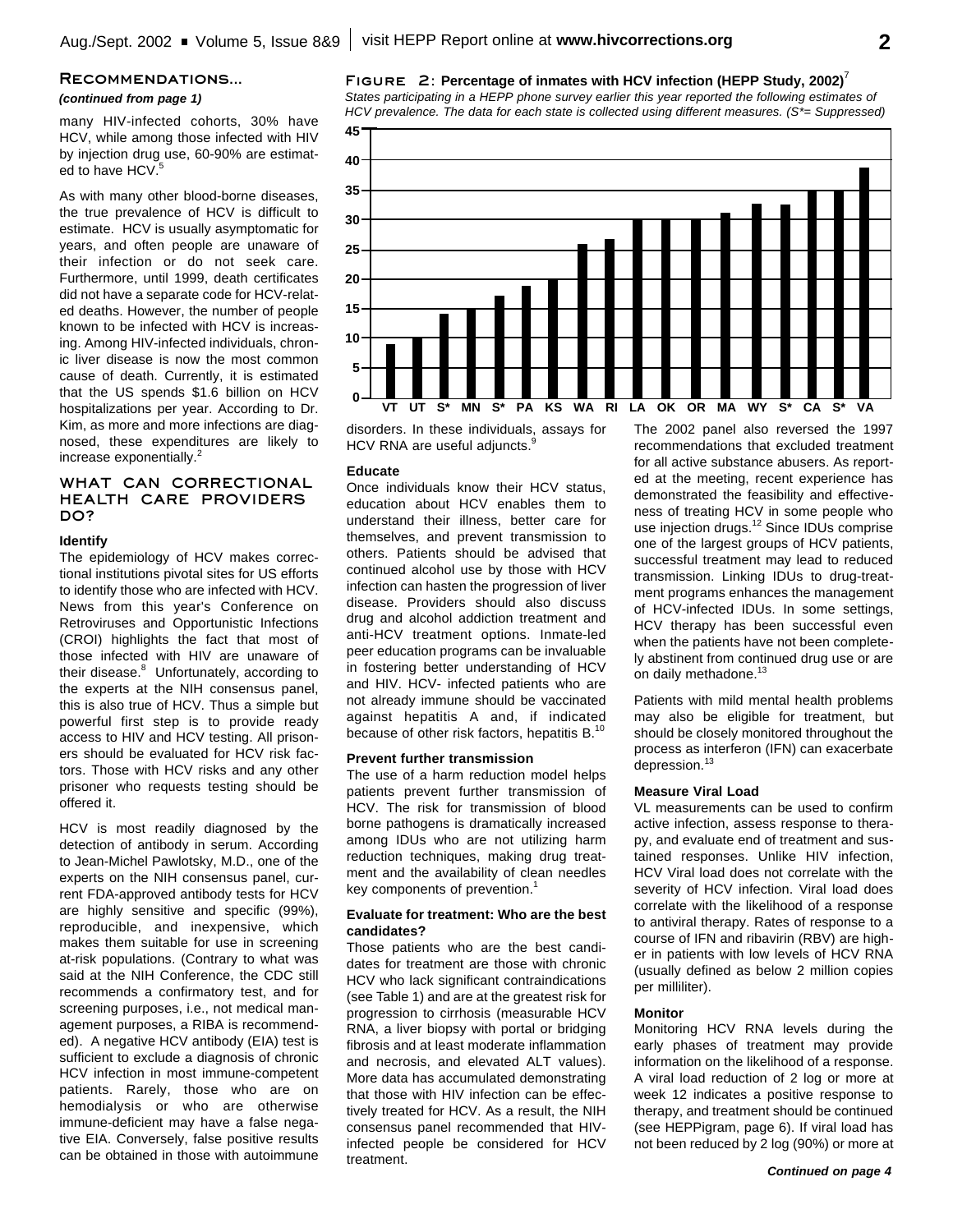# **Letter from the Editor**

#### *Dear Colleagues:*

*As the summer comes to a close, we would like to highlight a few changes at HEPP. First, we have changed the name of our publication to HEPP Report. Our mission will continue to be to provide you updates on the management of infectious disease in corrections, with a particular focus on HIV and hepatitis. Second, Dr. Joseph Bick has agreed to serve with Dr. Anne De Groot as co-chief editor of the HEPP Report. Dr. Bick's decade of experience as a correctional infectious disease consultant will serve him well in his new role. Lastly, we are pleased to announce that Dr. Peter Piliero of the New York State Department of Corrections has joined us as an associate editor.*

*This month, we discuss the updated NIH guidelines for hepatitis C. HEPP Report members Anne De Groot, Joe Paris, Lou Tripoli and Lester Wright attended this important meeting, held in June in Washington DC. Jules Levin, founder and director of the National AIDS Treatment Advocacy Project (NATAP) who has an encyclopedic knowledge of the HIV/HCV co-infection literature, co-wrote the main article this month. Our advisors and editors participated actively in the editorial process. The article is written for and by correctional professionals with applications of the guidelines to the correctional setting firmly in mind.* 

*It is important to note that the NIH panel did not address important issues such as "maintenance therapy" for persons who fail to achieve cure, nor was the panel clear about the duration of treatment for HIV/HCV co-infected persons who have genotype 2 or 3. Future updates of the guidelines may be clearer on this point.*

*After reviewing this issue, readers should be able to identify which patients are eligible for HCV treatment, list the most effective diagnostic tools for HCV treatment, quantify the severity of the HCV epidemic in prisons and jails, and suggest which patients are more likely to respond to HCV therapy.*

*Thank you for your continued support for HEPP!*

*Sincerely,*

Ame 1. DeGroot

*Anne De Groot, M.D.*

# **Subscribe to HEPP Report**

Fax to **617.770.3339** for any of the following: *(please print clearly or type)*

| Yes, I would like to add/update/correct (circle one) my contact information for my complimentary<br>subscription of HEPP Report fax/email newsletter. |
|-------------------------------------------------------------------------------------------------------------------------------------------------------|
| Yes, I would like to sign up the following colleague to receive a complimentary subscription of<br>HEPP Report fax/email newsletter.                  |

Yes, I would like my HEPP Report to be delivered in the future as an attached PDF file in an email (rather than have a fax).

| <b>CHECK ONE:</b> | O Physician C Physician Assistant C Nurse/Nurse Practitioner C Nurse Administrator<br>O Pharmacist O Medical Director/Administrator O HIV Case Worker/Counselor O Other |  |      |
|-------------------|-------------------------------------------------------------------------------------------------------------------------------------------------------------------------|--|------|
|                   |                                                                                                                                                                         |  |      |
|                   |                                                                                                                                                                         |  | corr |
|                   |                                                                                                                                                                         |  |      |

Published monthly and distributed by fax, HEPP Report provides up-to-themoment information on HIV and hepatitis treatment, efficient approaches to administering treatment in the correctional environment, national and international news related to HIV and hepatitis in prisons and jails, and changes in correctional care that impact

## HIV and hepatitis treatment.

#### **Senior Advisors** John H. Clark, M.D., M.P.H., F.S.C.P. *Los Angeles County Sheriff's Department*

Helene D. Gayle, M.D., M.P.H. *Bill & Melinda Gates Foundation*

Theodore M. Hammett, Ph.D. *Abt Associates*

Ned E. Heltzer, R.Ph., M.S. *Heltzer Associates*

Ralf Jürgens *Canadian HIV/AIDS Legal Network*

Joseph Paris, Ph.D., M.D. *CCHP Georgia Dept. of Corrections*

> David Thomas, J.D., M.D. *Florida Dept. of Corrections*

Louis C. Tripoli, M.D., F.A.C.F.E. *Correctional Medical Institute, Correctional Medical Services*

Lester Wright, M.D. *New York State Dept. of Corrections*

> **Associate Editors** Karl Brown, M.D. *Rikers Island Jail*

Peter J. Piliero, M.D. *Associate Professor of Medicine, Consultant, NYS Departmenf of Corrections, Albany Medical College*

> Dean Rieger, M.D. *Indiana Dept. of Corrections*

Josiah Rich, M.D. *Brown University School of Medicine, The Miriam Hospital*

Stephen Tabet, M.D., M.P.H. *Univ. of Washington Division of Infectious Disease, Seattle HIVNET*

> David A. Wohl, M.D. *University of North Carolina*

> > **Managers** Craig Grein *Brown University*

Michelle Gaseau *The Corrections Connection*

**Layout** Kimberly Backlund-Lewis *The Corrections Connection*

**Distribution** *Screened Images Multimedia*

**Managing Editor** Rebecca Nerenberg *HIV/Hepatitis Education Prison Project*

Elizabeth Stubblefield *Harvard School of Public Health*

ne editorial board and contributors to P Report include national and regional ectional professionals, selected on the basis of their experience with HIV and hepatitis care in the correctional setting.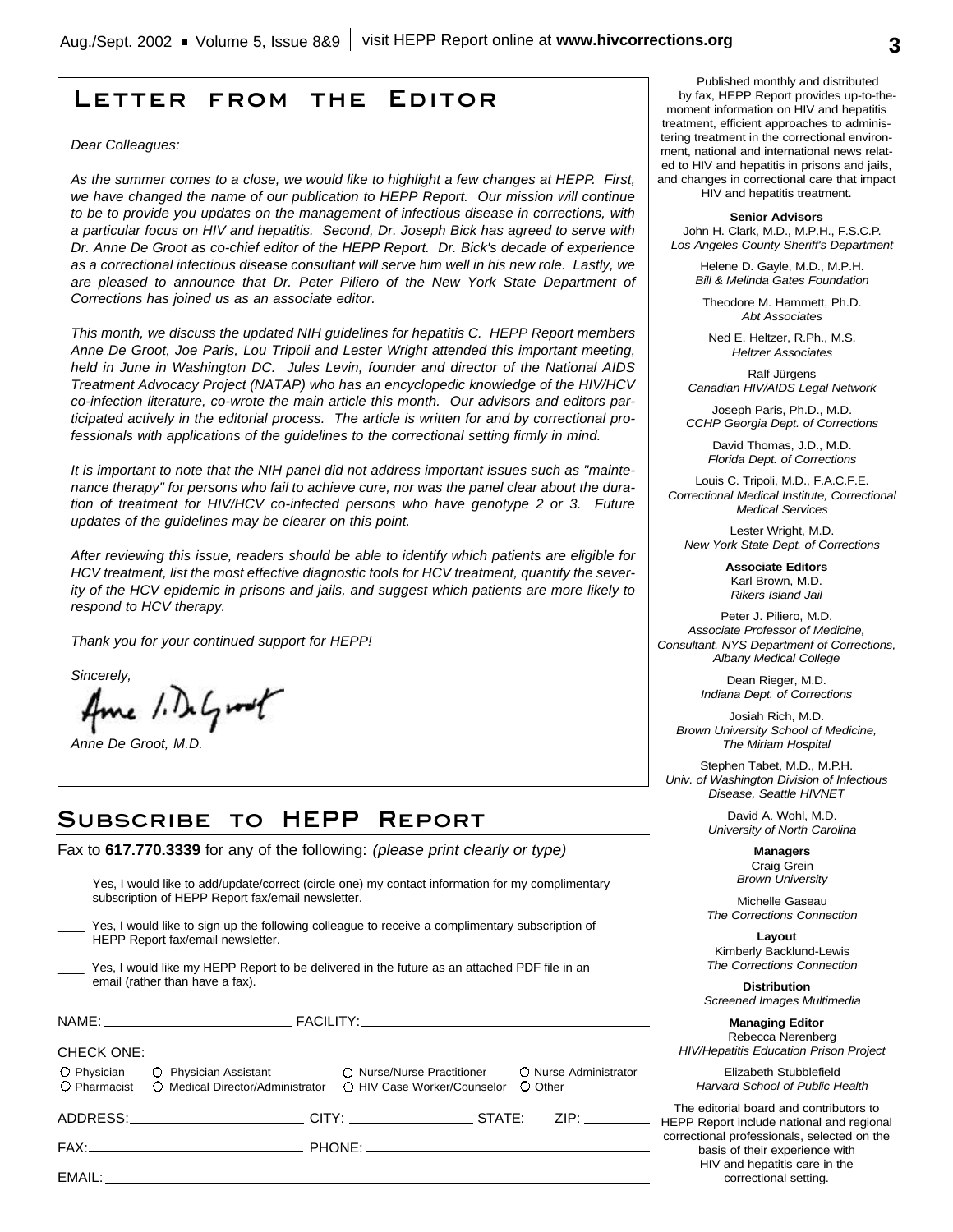# **Recommendations...** *(continued from page 2)*

week 12, there is a low likelihood that a patient will achieve a sustained viral response, and discontinuation of therapy may be considered.<sup>14</sup> Some patients, particularly those with HIV, may take longer to achieve a 2 log response. Furthermore, if a patient has advanced HCV, continuing therapy may be useful despite less than a 2 log reduction because a course of treatment that does not result in eradication of HCV may slow HCV disease progression. 15

### **GENOTYPE**

There are six known HCV genotypes. Patients with genotype 2 or 3 are two to three times more likely to achieve a sustained viral response to treatment than those with genotype 1. The duration of combination therapy with pegylated IFN who are not co-infected and do not have genotype 1 is usually 24 weeks, while co-infected patients and those with genotype 1 are usually treated for at least 48 weeks (See HEPPigram, page 6).

# **THE ROLE OF LIVER BIOPSY**

The NIH consensus panel emphasized the role of liver biopsy in the management of HCV. Biopsies grade the severity of disease and stage the degree of fibrosis and permanent architectural damage in a patient. Radiological testing such as ultrasound cannot indicate the stage of disease except in the setting of advanced cirrhosis. Measuring ALT also does not reliably assess the stage of liver disease, particularly in HIV-infected patients. While the majority of HCV patients with consistently normal ALT have early HCV disease, 22% may have more advanced disease.<sup>16</sup> Because patients with genotypes 2 and 3 respond so well to treatment, there was some debate about the need for biopsy prior to treatment in those patients (See HEPPigram, page 6). In addition, among HIV-infected patients, a higher percentage of patients with normal ALT may have moderate or more severe liver disease. Therefore, some experts suggest that patients with consistently normal ALT be treated no differently than patients with consistently abnormal ALTs.<sup>16</sup>

In addition to more accurate staging of disease, biopsies also confirm the HCV diagnosis, exclude alternative diagnoses, predict responsiveness to treatment, and provide a baseline for future comparison. <sup>17</sup> The biopsy can provide extremely useful information, but lack of access to liver biopsy should not exclude appropriately selected patients from having access to HCV treatment.

**TREATMENT OF HEPATITIS C** The therapy of chronic hepatitis C has evolved steadily since alpha IFN was first approved for use in this disease more than

**Figure 3: The Change in Balance: Treatment of HCV in an HIV-Coinfected Patient** *A reversal from the recommendations in 1997, in 2002, the benefits of HCV treatment in HIV-coinfected patients appear to outweigh the drawbacks.*



10 years ago. At the present time, the optimal regimen for most patients appears to be a 24- or 48-week course of the combination of pegylated IFN and RBV.

The development of pegylated IFN (peg IFN) and the use of peg IFN in combination with RBV (combination therapy) are important advancements in the treatment of HCV that were emphasized during the NIH conference (see HEPP News, April 2002). Two forms of peg IFN have been developed and studied in large clinical trials: peg IFN alfa-2a (Pegasys: Hoffman La Roche, Nutley, NJ) and peg IFN alfa-2b (Pegintron: Schering-Plough Corp., Kenilworth, NJ).

## **CURABLE?**

Combination therapy leads to rapid improvements in serum ALT levels and disappearance of detectable HCV RNA (end of treatment response) in up to 70% of monoinfected patients. For patients with genotype 2 or 3, response rates in studies are 75-90%. For patients with genotype 1, response rates are 30-46%. Preliminary data from ongoing studies suggest that HIV-coinfected patients will have lower response rates. Success depends on several factors including genotype, viral load, and stage of disease. For patients who maintain negative HCV RNA for 24 weeks after stopping HCV therapy, results from several studies show 98% remain HCV RNA negative (sustained response). Small studies following patients for up to 11 years show well over 90% of those who achieve a sustained response remain HCV RNA negative. In some patients who were HCV RNA negative, HCV could no longer be found in the liver. Unlike the situation with HIV, the HCV virus cannot integrate into the host genome, and therefore eradication of the virus is possible. At the NIH consensus panel, Dr. Jay H. Hoofnagle pronounced HCV "curable".<sup>18</sup> Indeed, since the last consensus panel on HCV convened in 1997, the availability of highly effective combination therapy that can eradicate HCV infection has lead many experts to consider

**Table 1: Patients with the following conditions may face risks that outweigh the benefits of therapy:** 11

| -Ongoing substance abuse    |
|-----------------------------|
| -Severe depression or other |
| psychiatric disorders       |
| -Decompensated cirrhosis    |
| -Autoimmune disease         |
| -Older age                  |
| -Pregnancy                  |
| -Renal failure              |

treatment where previously they might not have treated. In order to evaluate the clinical outcomes and survival, however, studies of long-term follow-up for these patients and coinfected patients is necessary.

### **SPECIAL CONSIDERATIONS FOR HIV/HCV CO-INFECTION**

All HIV-infected persons should be screened for HCV. The 2002 NIH consensus panelists recommended that studies are needed to determine the best strategies for treating HCV and HIV co-infected patients. Coinfected patients may have an accelerated course of HCV disease. As a result, some clinicians believe that early treatment of HCV is indicated in those who are HIV infected. Thus far, studies of co-infected individuals have enrolled mainly patients with "stable" (usually defined as CD4 counts >300 and HIV viral loads <5000) HIV infection and well-compensated liver disease. Preliminary studies suggest that combination (IFN/RBV) therapy is more efficacious than IFN monotherapy in those who are coinfected. 19

Small studies done several years ago reported that HCV and HIV-co-infected patients responded to therapy just as well as mono-infected patients.<sup>20</sup> More recently, better designed studies suggest the response rate in co-infected patients is likely to be lower than in those who are not HIV-infect-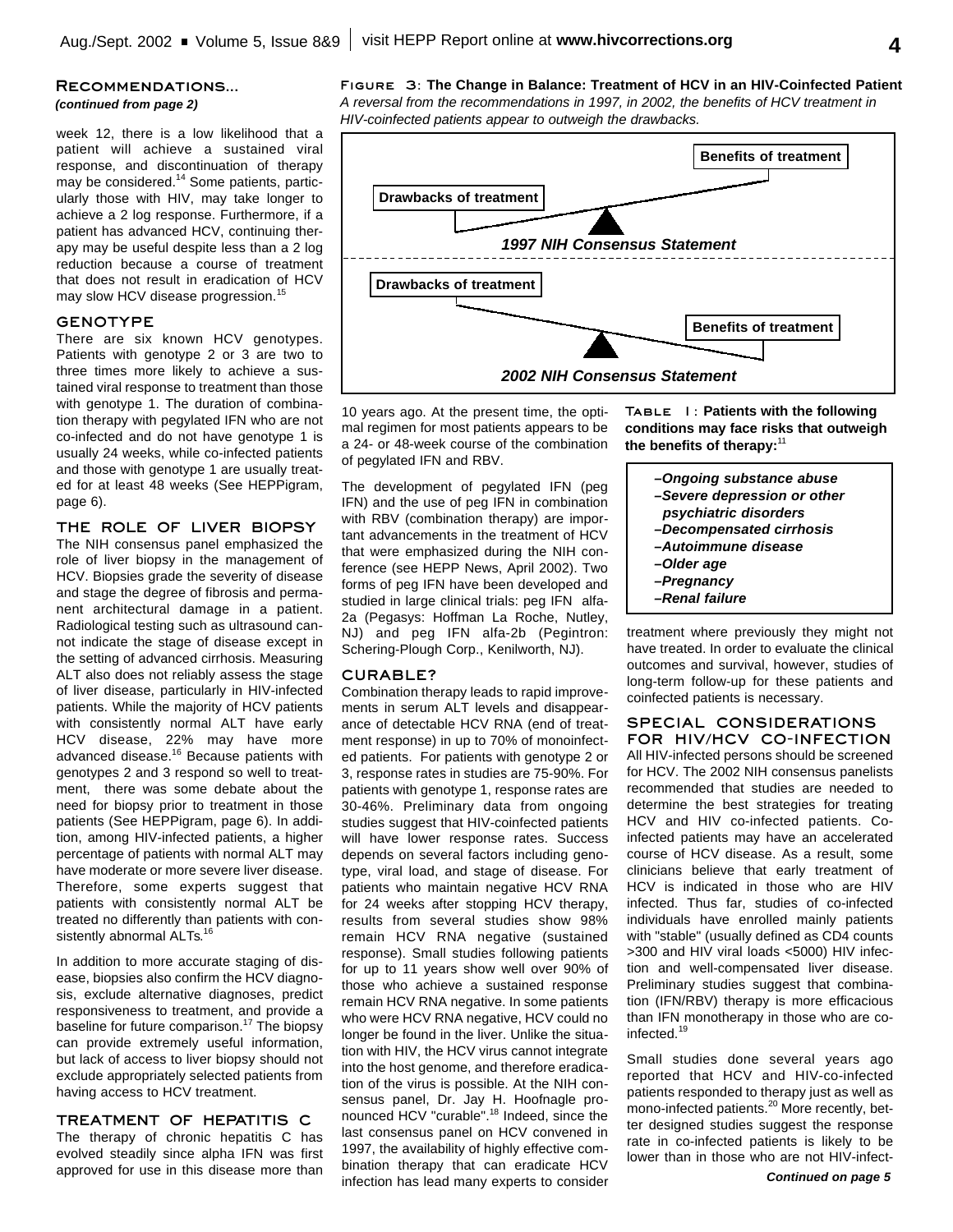## **Recommendations...** *(continued from page 4)*

ed. This reduced response may be attributed to the impairment HIV causes to the immune system and/or higher therapy discontinuation rates due to drug side effects and toxicities. Although it has not yet been well researched, patients co-infected with HIV may require 48 weeks therapy or longer regardless of whether they have genotype 1 or 2. Speaking at the NIH Consensus Conference, Dr. David Thomas of Hopkins suggested that the "balance has shifted" in favor of treatment of HIV-infected patients, even though larger studies will be needed to determine the rate of progression of HCV in these patients, the duration of therapy that may be required and their overall response to treatment (See Figure 3). When asked by a Consensus Conference audience member what CD4 cutoff should be used to exclude patients from treatment, Dr. Thomas could not define one. He went on to say that good control of HIV infection was essential if HCV were to be treated, but otherwise he could see no contraindication to treatment of HIV-infected patients.<sup>21</sup>

An additional concern is that co-infected patients may experience more side effects and adverse events, such as anemia and leukopenia. These side effects can make adherence to therapy more challenging.

A high percentage of co-infected patients are African-Americans and greater than 90% have genotype 1. Patients with genotype 1 have a lower rate of response to therapy. One study showed that African-Americans with genotype 1 experienced lower response rates than Caucasians with genotype 1, suggesting that factors other than genotype may also be responsible.<sup>23</sup> These factors have not been well defined, and merit further research.

## **Side effects**

Side effects of therapy can include fatigue, irritability, emotional distress, weight loss, and depression. Adverse laboratory events can include anemia, leukopenia, and thrombocytopenia. More uncommonly, therapy can cause autoimmune disease (particularly thyroid disease), and suicidal ideation or attempts. For these reasons, close follow-up of patients on therapy is essential. Ideally, patients should be seen weekly for the first four weeks after initiation of therapy. After the first month, patients who are doing well can be seen less often i.e. every four weeks. It is important for prisoners to be able to inform the clinician of all side effects they experience so that effective interventions can be initiated. Support services are needed to guide patients through the process of starting and maintaining therapy.

# **OUTCOMES OF THERAPY**

For those without cirrhosis, achieving a sustained response to therapy should prevent progression to decompensated liver disease or cancer. Experts believe that a sustained

response to therapy among people with cirrhosis should also prevent progression, but studies are still inconclusive. <sup>15</sup> Several studies previously conducted provide evidence that IFN use in patients with cirrhosis and non-responders can slow or reverse disease progression.<sup>24</sup> These results indicate that patients with cirrhosis who achieve a sustained viral response have a good chance of stopping and perhaps reversing disease progression. Further study, however, is necessary.

## **CONCLUSION**

At the NIH conference two significant statements were made: that HCV is now an epidemic in the US, and it is curable in many cases. The consensus panel also expanded its recommendations to treat HCV in populations that had previously not been considered eligible (HIV-infected patients and former or active drug addicts). Dosing schedules for the drugs described in the consensus statement are available in the March 2002 issue of HEPP News (www.hivcorrections.org). The panel also reinforced the need to identify infected patients, educate them about their disease, and initiate treatment in those most likely to respond. Studies are currently underway to better understand the impact and treatment of HIV and HCV co-infection. Clinicians working in correctional settings will continue to be on the front line of this epidemic for the foreseeable future.

#### *Disclosures:*

#### *\*Nothing to disclose*

*References:*

*1. CDC. MMWR, October 16, 1998/47(RR19);1-39.*

*2. Kim, WR. Division of Gastroenterology and Hepatology, Mayo Clinic. The Burden of Hepatitis C in the U.S. W. Presentation at the National Institutes of Health Hepatitis C Consensus Meeting, June 2002.*

*3. Williams I. AJM. 107(6B):2S-9s, 1999, Dec 27.*

*4. National Commission on Correctional Health Care, National Institute of Justice (2000). The Health status of soon-to-be-released inmates. Washington , DC: United States Department of Justice.*

*5. Edlin BR. Injection drug use and Hepatitis C. University of California, San Francisco. Presentation at the National Institutes of Health Hepatitis C Consensus Meeting, June 2002.*

*6. Hepatitis Branch, Centers for Disease Control and Prevention. Hepatitis C: Slideset. http://www.cdc.gov/ncidod/diseases/hepatitis/slideset/*

*7. Jang M, Nerenberg R, De Groot A, Morrow K, and Stubblefield ER. AIDS Reader, in press.*

*8. Fleming PL, Byers RH, et al. Abstract 11. 9th CROI, 2002.*

*9. Pawlotsky J. Use and Interpretation of Virologic Tests. Bacteriologie-Virologie, Hôpital Henri Mondor, Assistance Publique, Hôpitaux de Paris. Presentation at the National Institutes of Health Hepatitis C Consensus Meeting, June 2002.*

*10. NIH. Hepatology, September 1997; 26(S1):25-105*

*11. Strader DB. Other Special Populations. Washington DC, Veterans Affairs Medical Center. Presentation at the National Institutes of Health Hepatitis C Consensus Meeting, June 2002.*

*12. Edlin BR, Seal KH, Bernard L et al. JAMA, 19 July 2001; Conference Reports (www.NATAP.org).345(3): 211-214.*

*13. Edlin BR. Injecting Drug use and Hepatitis C. University of California, San Francisco. Presentation at the National Institutes of Health Hepatitis C Consensus Meeting, June 2002.*

*14. National AIDS Treatment Advocacy Project. July 2002. http://www.natap.org/2002/june/hep62402.htm* 

*15. Zeuzem S. J Viral Hepat 2000 Sep;7(5):327-34.*

*16. Bacon BR, and King JF. Patients with normal ALT levels. Division of Gastroenterology and Hepatology, St. Louis University School of medicine. Presentation at the National Institutes of Health Hepatitis C Consensus Meeting, June 2002.*

*17. Dienstag JL. Role of liver biopsy in therapy. Harvard Medical School, Gastrointestinal Unit, Massachusetts General Hospital. Presentation at the National Institutes of Health Hepatitis C Consensus Meeting, June 2002.*

*18. Hoofnagle, JH. The Course and Outcome of Hepatitis C. Division of Digestive Diseases and Nutrition, National Institute of Diabetes and Digestive and Kidney Diseases. Presentation at the National Institutes of Health Hepatitis C Consensus Meeting, June 2002.*

*19. Santos I, Barrasa MC, Sanz J and Ruiz-Gimenez N. XIV IAC, Barcelona, Spain. July 7-12, 2002. Abstract ThPeC7492.*

*20. Chung R et al. 9th CROI, 2002. Abstract 637-M.*

*21. Thomas D. Hepatitis C and HIV. Division of Infectious Diseases, the Johns Hopkins University School of Medicine. Presentation at the National Institutes of Health Hepatitis C Consensus Meeting, June 2002.*

*22. Adapted from Thomas D, 2002.*

*23. Alter M et al. NEJM, August 19, 1999, 341 (8):556-562.*

*24. A French study reported this finding at the AASLD liver conference in the Fall of 2002. Study results are available on the NATAP website,*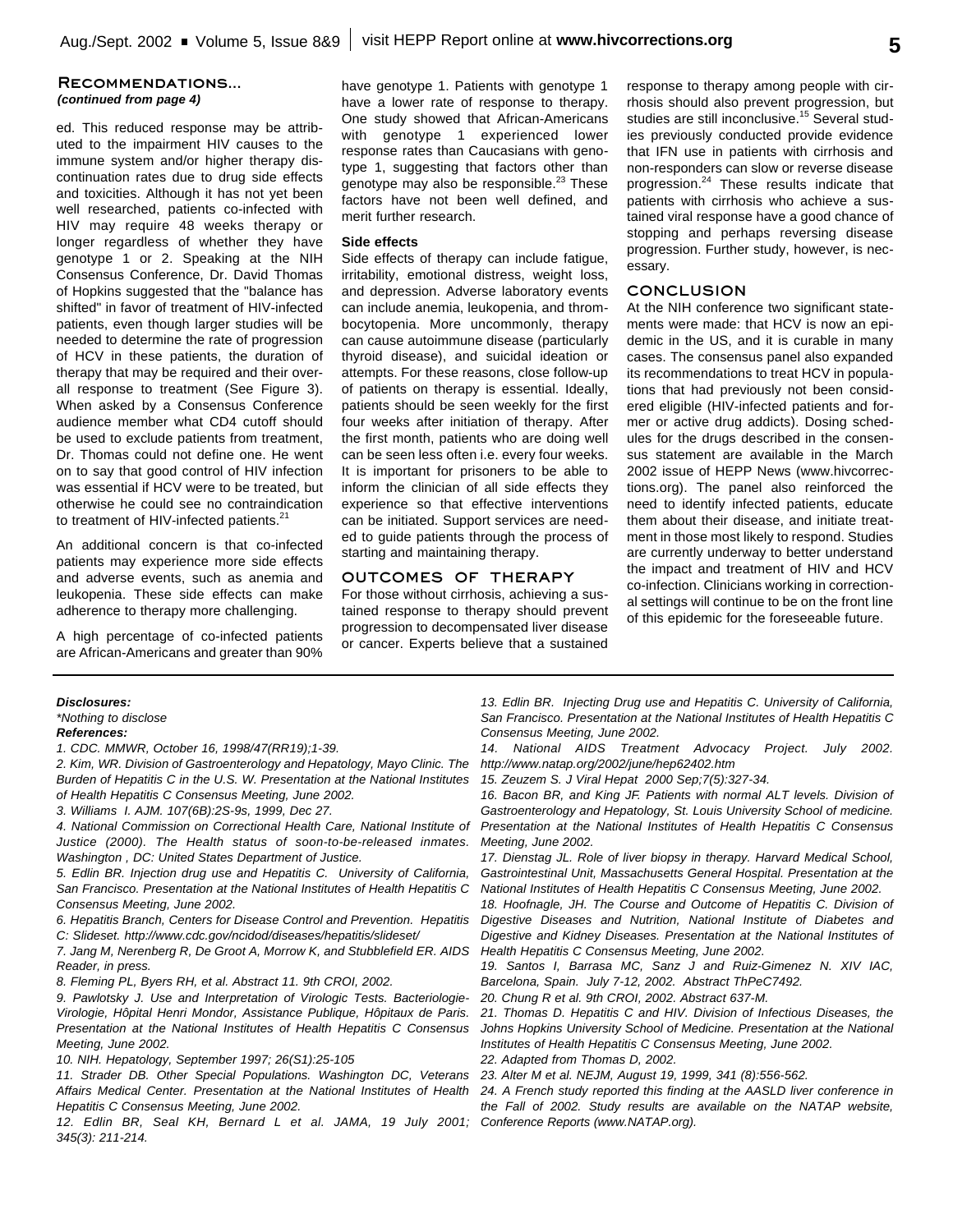# **HEPPigram: One Approach To HCV Treatment**

This flow chart is for patients with chronic HCV infection who are eligible for treatment. At present, the only difference for HIV and HCV co-infected patients with genotype 2 or 3 is that the duration of treatment is unclear. See Editor's Letter, page 3.



*a- Pt has consistently abnormal ALT with positive HCV PCR (see main article, GENOTYPE, Page 4).*

*b- Some experts suggest a liver biopsy for all cases.*

- *c Biopsy can be considered at this point, but NIH guidelines may be silent.*
- *d See NIH Treatment Guidelines for specific treatment recommendations.*
- *e Current practice is not the same as FDA labeling.*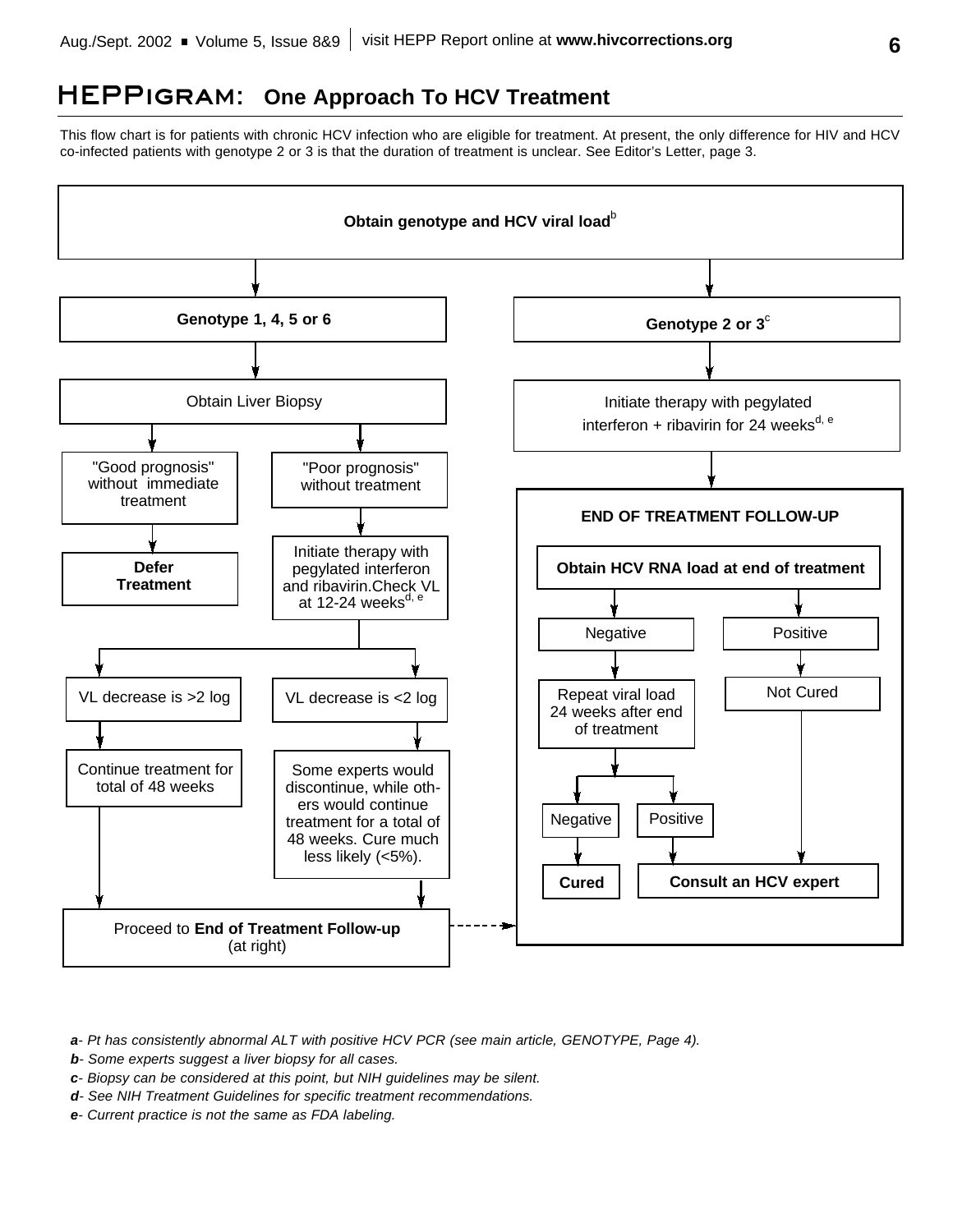# **Save the Dates**

#### **6th Annual United States Conference on AIDS (USCA)**

*September 19-22, 2002 Anaheim, California* Visit: www.nmac.org/usca2002/ Call: Paul Woods, 202.483.6622 ext. 343 Email: pwoods@nmac.org

**Management of HIV/AIDS in the Correctional Setting: "Occupational Exposure to Viruses"**

**Satellite Videoconference** *October 15, 2002; 12:30-3:30 EST* CME & Nursing Credits Available Visit: www.amc.edu/Patient/HIV/ hivconf.htm Call: 518.262.4674 E-mail: ybarraj@mail.amc.edu

### **26th National Conference on Correctional Health Care**

*October 19-23, 2002 Nashville, Tennessee* Fee: before Sept. 6- \$225 members \$300 non-members after Sept.6- \$275 members \$350 non-members Visit: http://www.ncchc.org Call: 773.880.1460 Email: ncchc@ncchc.org

#### **North American AIDS Treatment Action Forum**

*December 8-11, 2002 New Orleans, Louisiana* Fee: before Nov. 8- \$150 members \$175 non-members after Nov.8- \$225 Call: Paul Woods, 202.483.6622 ext. 343 Email: pwoods@nmac.org Visit: www.nmac.org/nataf/2002/

**NIH Hepatitis C Consensus**  document is available at http://consensus.nih.gov/ cons/116/116cdc\_intro.htm

# **Inside News**

#### **CDC Data Shows High Incarceration Rate Among U.S. HIV/AIDS Population**

At the XIV International AIDS Conference in Barcelona, Spain this summer, the CDC presented data from their investigation of how many people with HIV/AIDS in the United States have ever been incarcerated. Of the 2,639 patients questioned, 48% answered that they had been incarcerated at least once. Twelve percent of that group were initially diagnosed in a correctional facility. *Nakashima AK, Campsmith ML et al. XIV IAC, Barcelona Spain, 2002. Abstract WePeC6127.*

## **Updated Report on Health of Inmates Now Available**

An updated Health Status of Soon-to-be-Released Inmates has just become available from the US Department of Justice Statistics. Compiled by experts in communicable diseases, chronic diseases, and mental health, the report assesses the health status of the 11.5 million Americans who cycle through correctional systems each year. Eighteen percent of people in the US with HCV cycle through corrections every year, along with 8% of those with HIV and 33% of those with active tuberculosis. Highlights were shared at the International AIDS Conference. The report available at www.ojp.usdoj.gov or www.ncchc.org/pubs\_stbr.html

### **Price Freeze on AIDS Drugs**

Abbott Laboratories, Pfizer, GlaxoSmithKline, Hoffmann-LaRoche, and Bristol-Myers Squibb have announced price freezes on their antiretroviral medications for as long as two years. Many of the price freezes apply to wholesale prices and/or costs to state ADAP programs. *New York Times, 6/21/02*

#### **Number of Known Boston HCV Cases Triples in Four Years**

A recent report from the Public Health Commission found that the number of hepatitis C

cases in Boston rose 300% from 1998 to 2001. Experts believe this increase reflects public health campaigns that have encouraged people to get tested, not a new outbreak of the virus. HCV has a long incubation period, meaning that people recently tested and diagnosed may have been infected for many years previously. *Boston Globe, 6/5/02*

### **Adefovir: Useful Against Hepatitis B/HIV Coinfection**

A new drug that reduces serum levels of hepatitis B virus (HBV) is likely to be FDA-approved by the end of the year. Gilead's "Adefovir Dipivoxil" has shown activity against wild type and lamivudine-resistant HBV in patients co-infected with HIV. Adefovir allow easier administration; it can be taken once a day, with or without food, does not interact with hepatic cytochrome P450 and has not shown any clinically significant interactions with other drugs. Gilead offers an early access program to all patients, including inmates, who can provide informed consent. For more information call 1-800-GILEAD-5, or visit www.gilead.com. *(Benhamou Y et al. The Lancet, 358: 2001 Sept 1; Benhamou Y et al. poster 40774, 52nd AASLD, 2001.)*

#### **Lamivudine is as Effective in HBV Treatment in Children as in Adults**

An international study of children with chronic hepatitis B demonstrated that lamivudine creates a higher virologic response than placebo after 52 weeks of treatment. The study compared 191 children randomly assigned to receive lamivudine to 97 children who received placebo. Jonas et al. Clinical trial of lamivudine in children with chronic hepatitis B. *NEJM: 2002 May, 346(22):1706-1713.)*

# **Resources & Websites**

### **HCV**

**HCV Prison Support Project** - For prisoners who have just been released from prison and need information on how to apply for their state's Medicaid, general information on hepatitis C and how to proceed in getting care and treatment. 1-866-HEPINFO (437-4636)

## **NIH Hepatitis C Consensus Statement** http://consensus.nih.gov/

#### **HIV**

#### **AmfAR HIV/AIDS Treatment Directory:** *NEW 2002 Summer Edition*

Free (incl. shipping); large quantities available for clinic settings. Contact Gretchen.Schmelz@amfar.org or call 212.806.1762

**National AIDS Treatment and Advocacy Project**

www.natap.org

**Department of Health and Human Services** www.dhhs.gov

**XIV International AIDS Conference** http://www.aids2002.com

#### **Corrections**

**New Bureau of Justice Statistics Report:** *Prison and Jail Inmates at Midyear 2001* http://www.ojp.usdoj.gov/bjs/pub/pdf/pjim01.pdf

**Correctional Health Care:** *Guidelines for the Management of an Adequate Delivery System, 2001 Update* http://www.nicic.org/pubs/2001/017521.htm

**Three Part Report: "Corrections, Inc."** This American Radio Works report explores various aspects of corrections, and can be heard or read at http://www.americanradioworks.org/ features/corrections/index.html